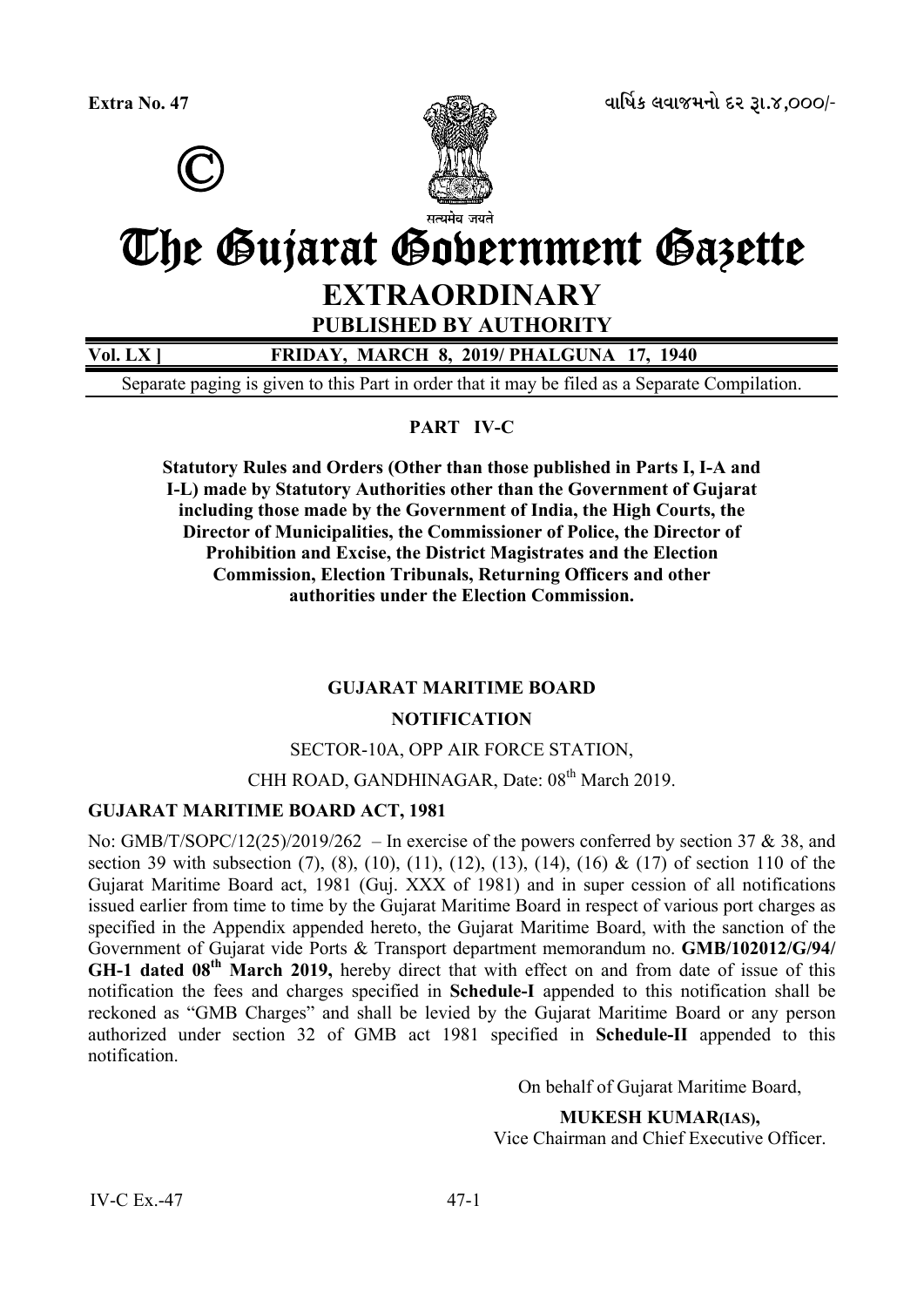#### 47-2 GUJARAT GOVERNMENT GAZETTE EX., 08-03-2019 [ PART IV-C

#### **GENERAL TERMS & CONDITIONS**

- 1 If a vessel during its stay in port changes its character from a coastal vessel to foreign vessel or vice-versa, the vessel related charges shall be levied as per the charges specified for foreign vessels. The Base Exchange rate at which the dollar denominated charges would be converted into Indian Rupees shall be exchange rate prevailing on the day when the vessels entered port waters.
- 2 Sunset hours and sunrise hours shall be reckoned from 7 pm and 7 am respectively.
- 3 In case of arrival of vessel happens to be Saturday, Sunday, or any other holiday, the Base Exchange rate prevailing on previous Bank working day shall be applicable.
- 4 A regular review of Base Exchange rate shall be made once in 30 days from date of arrival in the cases of vessels staying in the Port for longer period. The basis of billing shall change prospectively with reference to the appropriate exchange rate prevailing at the time of review. The Base Exchange rate shall be the rate on the date of arrival of the vessel or the rate on the  $30<sup>th</sup>$  day from the date of the arrival of the vessel, whichever is higher.
- 5 The charges for coastal cargo/containers/vessels shall be denominated and collected in Indian Rupees.
- 6 The day of entry of the vessel into port limits shall be reckoned as the day for such conversion. In respect of charges on containers, the day of entry of the vessel in the case of import containers and the day of arrival of containers into the port in the case of export containers shall be reckoned as the day for such conversion.
- 7 All dollars denominated tariff will be recovered in Indian Rupees after conversion of charges in dollar terms to its equivalent Indian Rupees at the market buying rate notified by the State Bank of India at respective port office location. The rate shall be duly certified by the Port officer.
- 8 For the purpose of calculating the dues, the unit by weight shall be 1 tonne or 1000 kilograms, the unit by volume measurement shall be 1 cubic metre and the unit by capacity measurement for liquids in bulk shall be 1000 litres.
- 9 In calculating the gross weight or measurement by volume or capacity of any individual item, fractions up to 0.5 shall be taken as 0.5 unit and fractions of 0.5 and above shall be treated as one unit, except where otherwise specified.
- 10 All charges worked out shall be rounded off to the next higher rupee on the grand total of each bill.
- 11 Where the operator of a captive jetty or private jetty or private ports has entered into an agreement with the Board, the terms and conditions of such agreement would prevail over the Schedule of Port Charges to the extent there is an inconsistency/difference between the two.
- 12 In line with the provisions of the SBM Agreement signed with respective party, 50% rebate in wharfage charges for cargo handled through SBM/SPM shall be available only during the concession period.
- 13 If any interpretation of SoPC is required at any point of time, it shall be at the level of the Vice Chairman and Chief Executive Officer (GMB) or the Board as per the delegation of financial powers stipulated by it.
- 14 The SoPC rates [GOG and GMB Charges (Except water front royalty (WFR) and other charges notification issued separately earlier)] shall be subject to escalation by Wholesale Price Index (WPI) with effect from  $1<sup>st</sup>$  April every financial year.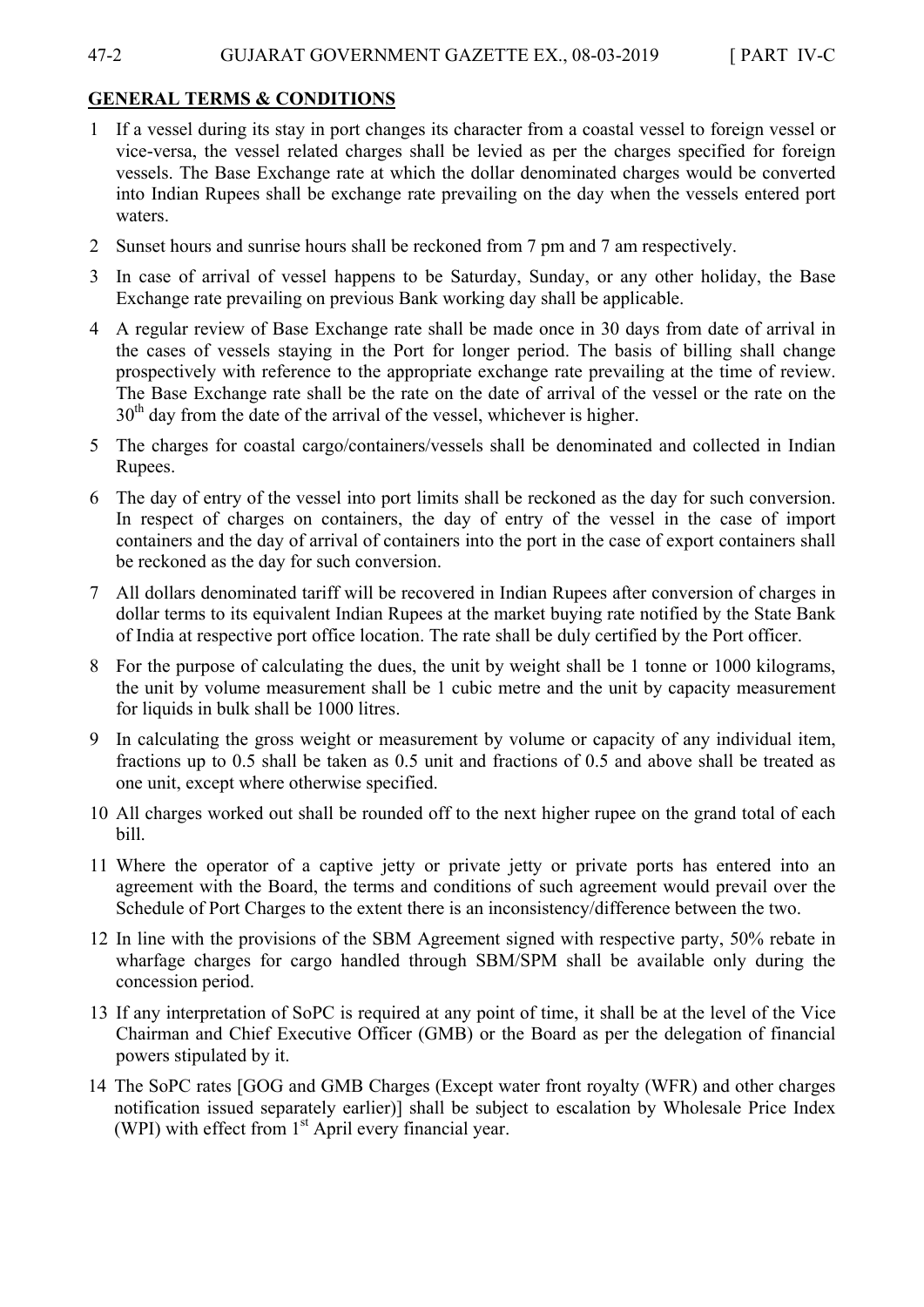# **Definitions and Abbreviations**

#### **Definitions**

| No             | <b>Particulars</b>                       |                 | <b>Definition</b>                                                                                                               |  |  |
|----------------|------------------------------------------|-----------------|---------------------------------------------------------------------------------------------------------------------------------|--|--|
| a.             | "Captive Jetty"<br><sub>or</sub>         | $\dddot{\cdot}$ | means a jetty or SPM constructed for landing $\&$ shipping by                                                                   |  |  |
|                | "Captive                                 |                 | aport based industry located in Gujarat for landing and                                                                         |  |  |
|                | SPM/SBM"                                 |                 | shipping of their captive industrial raw materials or their                                                                     |  |  |
|                |                                          |                 | finished products from the jetty.                                                                                               |  |  |
| $\mathbf b$ .  | Ship"<br>"Coastal<br><b>or</b>           | $\ddot{\cdot}$  | means a vessel exclusively employed in carriage by sea of                                                                       |  |  |
|                | "Coastal vessel"                         |                 | passengers or goods between a port or place in India and                                                                        |  |  |
|                |                                          |                 | another port or place in India, and which is registered in India                                                                |  |  |
|                |                                          |                 | and has Indian Crew. Further such vessel shall have a valid                                                                     |  |  |
|                |                                          |                 | coasting license issued under the Merchant Shipping Act, 1958                                                                   |  |  |
|                |                                          |                 | by the Competent Authority.                                                                                                     |  |  |
| $\mathbf{c}$ . | "Day"                                    |                 | means day of 24 hours commencing at the hour when the                                                                           |  |  |
|                |                                          |                 | service is availed of                                                                                                           |  |  |
| d.             | Sunset hours                             |                 | Sunset hours and sunrise hours shall be reckoned from 7 pm                                                                      |  |  |
|                |                                          |                 | and 7 am respectively.                                                                                                          |  |  |
| e.             | "Foreign Ship"<br>or<br>"Foreign Vessel" | $\ddot{\cdot}$  | means a vessel employed in trading between any Port or place                                                                    |  |  |
|                |                                          |                 | in India and a port or place outside India, or between ports or<br>places outside India                                         |  |  |
| f.             | "Gujarat Maritime                        |                 | means the Gujarat Maritime Board and includes any officer or                                                                    |  |  |
|                | Board", "GMB" and                        |                 | servant authorized by it                                                                                                        |  |  |
|                | "Board"                                  |                 |                                                                                                                                 |  |  |
| g.             | "L.D.T."                                 |                 | means light displacement tonne of the vessels certified as such                                                                 |  |  |
| h.             | "Landing Place"                          |                 |                                                                                                                                 |  |  |
|                |                                          |                 | includes a bunder, wharf, pier, jetty, SBM/SPM and hard place<br>used for the landing, shipping or storage of goods, or for the |  |  |
|                |                                          |                 | embarking/disembarking of passengers or delivery/support of                                                                     |  |  |
|                |                                          |                 | liquid/gas cargo                                                                                                                |  |  |
| $\mathbf{i}$ . | "Measurement                             |                 | measurement Tonne refers to the weight of cargo such as                                                                         |  |  |
|                | Tonne"                                   |                 | wood, timber, wool or any unenumerated cargo for which the                                                                      |  |  |
|                |                                          |                 | weight in "tonne" shall be worked out by applying a                                                                             |  |  |
|                |                                          |                 | measurement factor of 1.41584 cubic meters (50 cubic feet)                                                                      |  |  |
|                |                                          |                 | per tonne                                                                                                                       |  |  |
| j.             | "Mechanized                              |                 | means mechanically propelled vessel which covers every                                                                          |  |  |
|                | vessel"                                  |                 | description of vessel propelled wholly or inpart by electricity,                                                                |  |  |
|                |                                          |                 | steam or other mechanical power registered under Indian                                                                         |  |  |
|                |                                          |                 | Vessel Act, 1917                                                                                                                |  |  |
| k.             | "Navigational                            |                 | means providing services related to navigational and                                                                            |  |  |
|                | Assistance"                              |                 | directional assistance/ advice on VHF set or any other such                                                                     |  |  |
|                |                                          |                 | communication means by an authorized representative of GMB                                                                      |  |  |
|                |                                          |                 | for the purpose of beaching/ berthing a manned/live ship                                                                        |  |  |
| 1.             | "Passenger"                              |                 | means any person of 3 years of age or upward, carried in<br>vessel, other than master, their agents and crew and the            |  |  |
|                |                                          |                 | owners with family and servants                                                                                                 |  |  |
| m.             | "Pilotage Services"                      |                 | means providing services related to pilot, pilot vessel, use of                                                                 |  |  |
|                |                                          |                 | navigational channel, and navigational aids like lights,                                                                        |  |  |
|                |                                          |                 | beacons, buoys, etc.                                                                                                            |  |  |
|                |                                          |                 |                                                                                                                                 |  |  |
| n.             | "Port Group"                             |                 | means the ten port groups of GMB, as given in Schedule II                                                                       |  |  |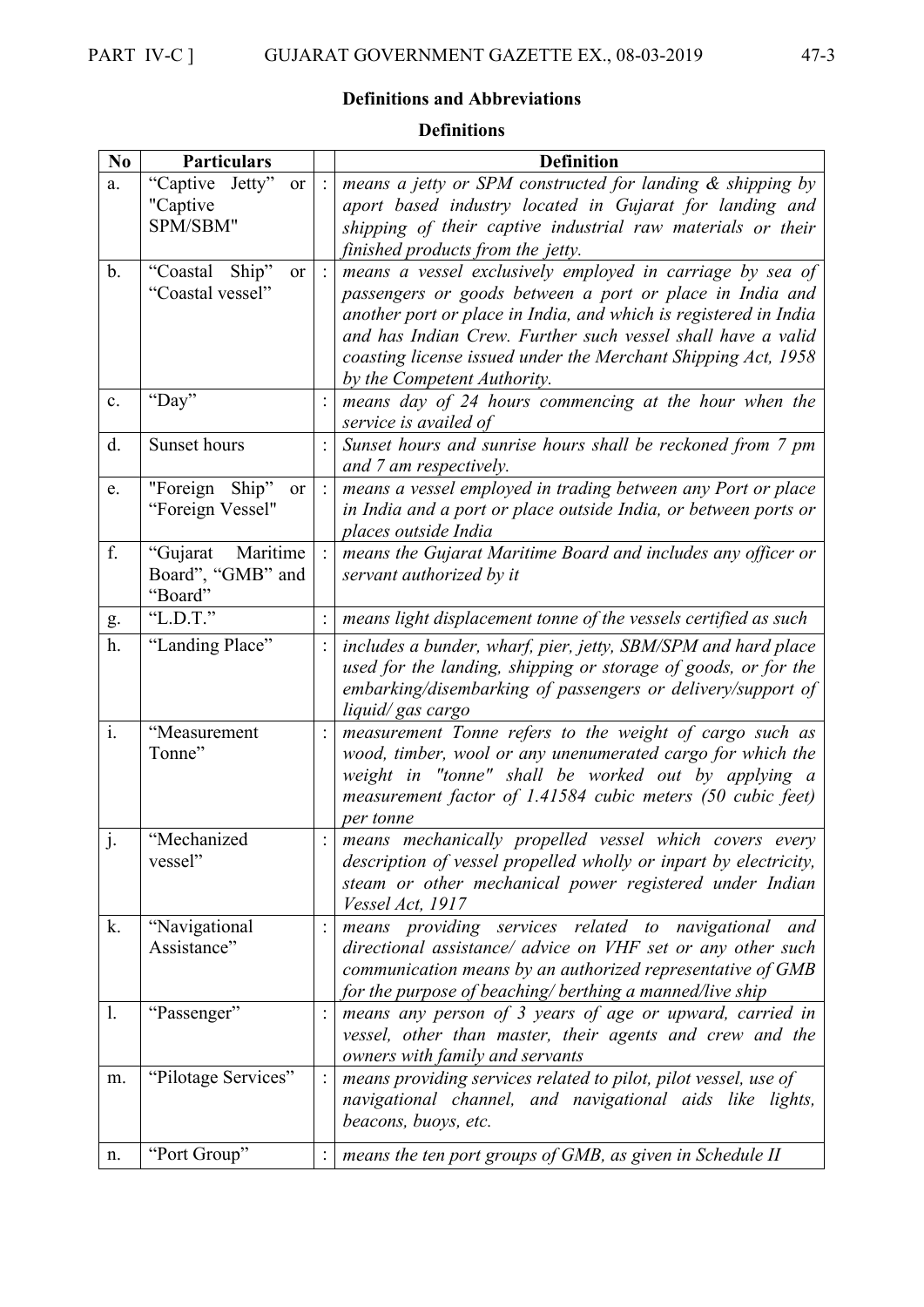| N <sub>0</sub> | <b>Particulars</b> | <b>Definition</b>                                                                                                                                                                                                                                                                                                                                                                                                                                                                                                                                                                                                                     |  |  |  |
|----------------|--------------------|---------------------------------------------------------------------------------------------------------------------------------------------------------------------------------------------------------------------------------------------------------------------------------------------------------------------------------------------------------------------------------------------------------------------------------------------------------------------------------------------------------------------------------------------------------------------------------------------------------------------------------------|--|--|--|
| 0.             | "Port"             | means any minor port to which GMB Act applies within such<br>limits as may from time to time be defined by the State<br>Government under the Indian Port Act, 1908, and includes any<br>part of a river or channel which is defined as such under the<br>GMB Act                                                                                                                                                                                                                                                                                                                                                                      |  |  |  |
| p.             | "Private Jetty"    | means a jetty or wharf, which is newly constructed or<br>renovated or modernized with mechanized handling by private<br>party with private investment or leased by GMB to the private<br>party                                                                                                                                                                                                                                                                                                                                                                                                                                        |  |  |  |
| q.             | "Public Holiday"   | means a Sunday and any other day declared to be a public<br>holiday in the State under Section 2 of the Negotiable<br>Instrument Act, 1881                                                                                                                                                                                                                                                                                                                                                                                                                                                                                            |  |  |  |
| r.             | "Reefer"           | means any container for the purpose of carriage of goods<br>which require refrigeration                                                                                                                                                                                                                                                                                                                                                                                                                                                                                                                                               |  |  |  |
| S.             | "Sailing Vessel"   | means any vessel provided with sufficient sail area for<br>navigation under sail alone whether or not fitted with<br>mechanical means of propulsion, and includes a rowing boat<br>or canoe but does not include a pleasure craft                                                                                                                                                                                                                                                                                                                                                                                                     |  |  |  |
| t.             | "Shut out goods"   | means such goods which are sent for the shipment to the vessel<br>from the port transit, but not accepted on board by the vessel<br>and certified as such by the Master of the vessel and returned<br>to transit                                                                                                                                                                                                                                                                                                                                                                                                                      |  |  |  |
| u.             | "Steamer"          | means any vessel propelled by machinery that runs on steam,<br>diesel, electricity etc. and includes all kinds of barges, whether<br>self-propelled or dumb in tow, but does not include a sailing<br>vessel                                                                                                                                                                                                                                                                                                                                                                                                                          |  |  |  |
| V.             | "Tonne"            | Tonne in relation to cargo means a metric tonne of 1000<br>kilograms and wherever weights are declared in measure of<br>long Ton according to British Unit, the rate of conversion of<br>such ton into Metric Unit of weight shall be 1,016.05<br>kilograms. In respect of bulk liquid cargo which is not<br>measured in tonnes, one "Tonne" shall be measured on the<br>basis of 1000 liters of such cargo Tonne in relation to vessel<br>shall be determined or determinable by the rules made under<br>section 74 of The Merchant Shipping Act, 1958 (44 of 1958)<br>for regulating the measurement of the Gross Tonnage of Ships. |  |  |  |
| W.             | "Vessel"           | means barges, boats, tugs, launches or any other mechanized<br>or non-mechanized floating craft and also include anything<br>made for the conveyance mainly by water of human being or of<br>goods                                                                                                                                                                                                                                                                                                                                                                                                                                    |  |  |  |
| X.             | "GRT"              | means Gross Registered Tonnage of vessel as per the Ship's<br>Registry or the International Tonnage Certificate issued by the<br>authorities or a declaration from<br>Defence<br>competent<br>Authorities in respect of war ships/Naval ships.                                                                                                                                                                                                                                                                                                                                                                                        |  |  |  |
| у.             | "Port Transit"     | means the transit area within the port in which the goods are<br>brought for landing or shipping                                                                                                                                                                                                                                                                                                                                                                                                                                                                                                                                      |  |  |  |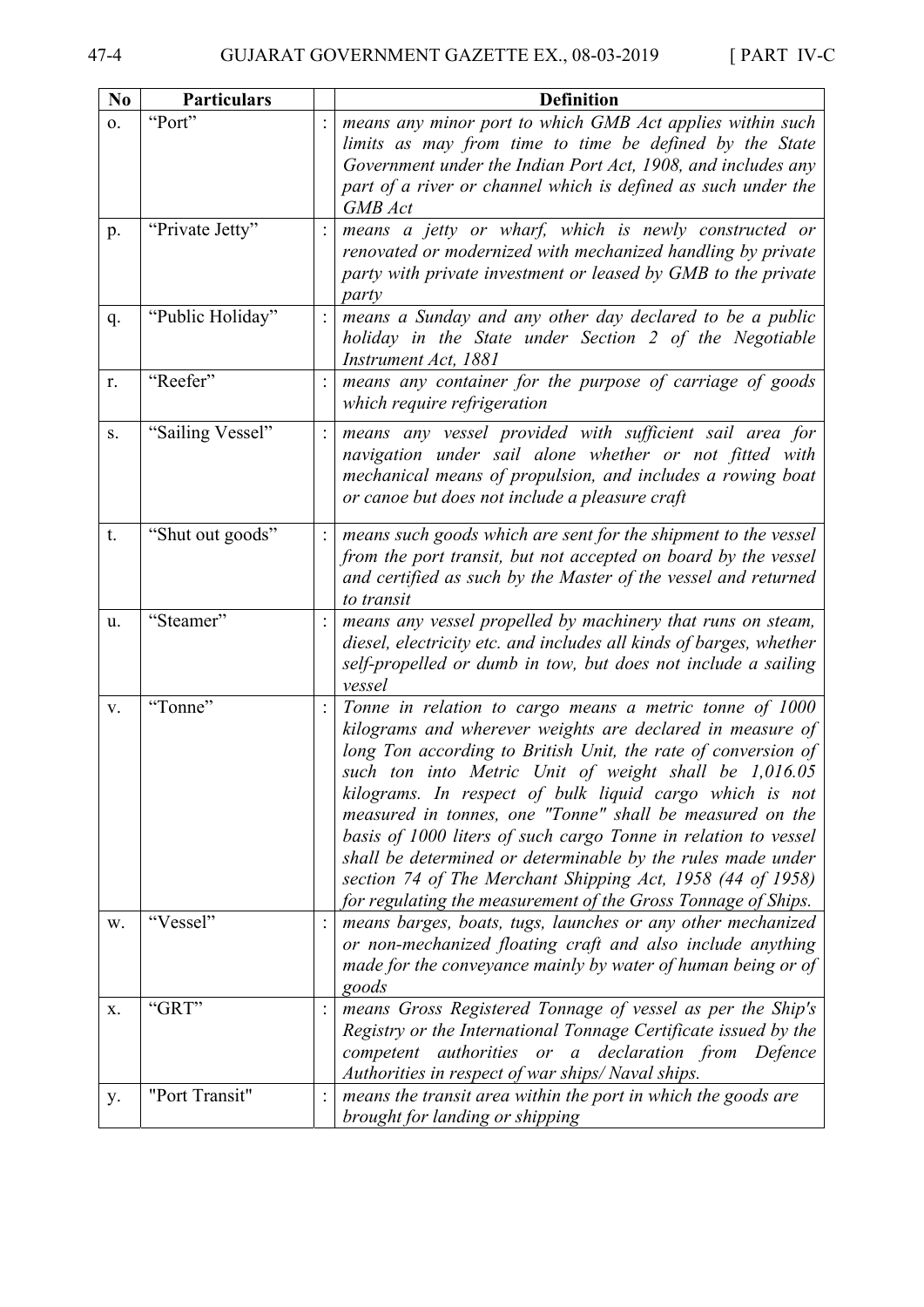#### *ABBREVIATIONS*

| a.            | "B"           | means bale                                                                                                         |
|---------------|---------------|--------------------------------------------------------------------------------------------------------------------|
| $\mathbf b$ . | "E"           | means each                                                                                                         |
| c.            | " $Kg$ "      | means kilogram                                                                                                     |
| d.            | "SBM"         | means a Single Buoy Mooring, which has been put in the sea<br>for handling the steamers carrying liquid/gas cargo. |
| e.            | "SPM"         | means Single Point Mooring, which has been put in the sea for<br>handling the steamers carrying liquid/gas cargp   |
| f.            | "T $(Meas)$ " | means a measurement tonne as defined in clause (g) under<br>Definitions                                            |
| g.            | "T"           | means tonne as defined in clause $(q)$ under Definitions                                                           |
| h.            | "TEU"         | Twenty feet Equivalent Unit                                                                                        |
| I             | "FEU"         | Forty feet Equivalent Unit                                                                                         |
| $\cdot$       | <b>USD</b>    | <b>United State Dollar</b>                                                                                         |
| k.            | <b>WPI</b>    | Wholesale Price Index issued by RBI at the completion of every<br><b>Financial Year</b>                            |

#### **1. Berth hire charges**

Vessels occupying berths, jetties or wharves apart from those designated as steamer berths and/or non-steamer berths would be liable to pay berth hire charges as per the following table:

| Rate per GRT per day  | <b>JSD</b> | <b>INR</b> |
|-----------------------|------------|------------|
| Foreign Vessel        |            | -          |
| <b>Coastal Vessel</b> | -          | 3.055      |

#### INR per GRT

| <b>Particular</b>                  | Rate per day | <b>Rate per Month</b> |
|------------------------------------|--------------|-----------------------|
| Other Crafts (Tug, launches,       | 3.67         | 91.65                 |
| barges, dredger, ferry boats,      |              |                       |
| fishing boats, sailing vessel $\&$ |              |                       |
| other harbor crafts)               |              |                       |

#### **Terms and Conditions**

- i. Berth hire charges shall be levied on every vessel that is directly or indirectly berthed on any Landing place owned by GMB.However,fishing boat using Landing place for any use other than fishing purpose shall pay berth hire charges applicable to other craft.
- ii. The berth hire charges shall be payable as per the actual berth occupancy period.
- iii. Period of berth occupancy shall be reckoned from the time when the first line of rope is tied up on the bollard till the time when the last rope is untied.
- iv. All berth hire charges shall be payable in advance. The first payment shall be made on the basis of an estimate/declaration of the total berth occupation time of the vessel and shall be paid fully before the vessel is berthed at the port.
- v. Where a vessel is allocated a berth on ousting priority/special arrangement, berth hire charges shall be charged at three times the normal rates for the period of stay.
- vi. When vessels/crafts are beached and/or lying idle the Landing Place earmarked for them without causing any obstruction to the port working during off season, the rate of hire charges shall be less by fifty percent.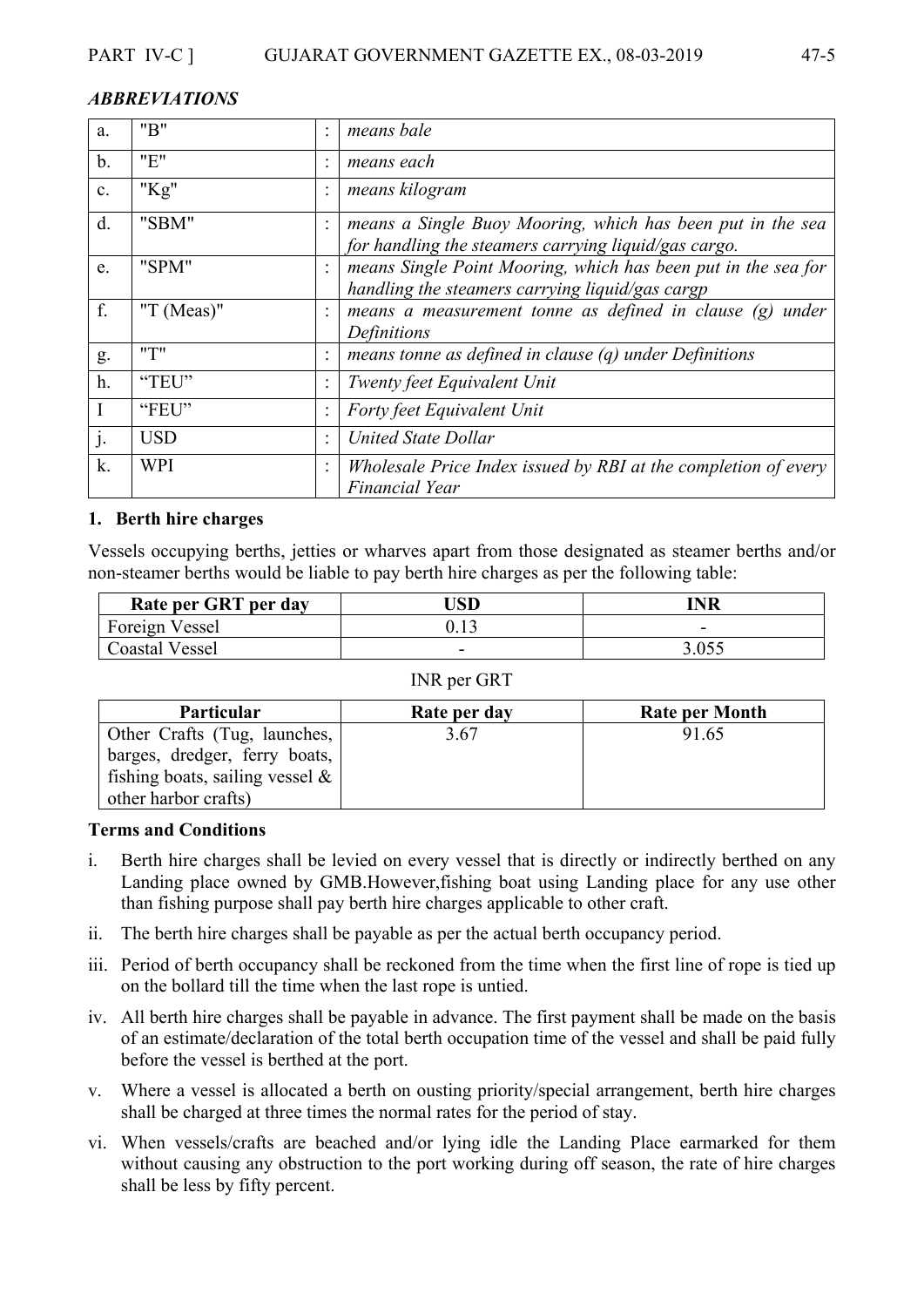- vii. The vessel for whose convenience adjacent berths are kept vacant on account of the nature of the cargo being handled at the that particular berth or for any other reason shall be charged additional berth hire for each of the berths so kept vacant at the rate applicable for that particular vessel.
- viii. If the GMB designated outfitting jetty is used for shipbuilding/ship repair purposes by shipyards, then for such purposes, the payment of berth hire charges will be fully exempted.
- **ix. Penal Berth Hire Charge**: A vessel after completion of discharge or loading or ballasting shall call for pilot for sailing within four hours (or within such extension granted by the GMB in writing for stated reasons). If the vessels do not call for the pilot for sailing within the period of four hours after completion of discharge or loading or ballasting or within such extensions granted by GMB or officials authorized by it, the vessel shall pay additional berth hire charges at the rate of two (2) times the normal rate (in addition to normal berth hire charges as specified above) for the period from the time of expiry of four hours or such extended period by the GMB or officials authorized by it till the time of calling the pilot.

 The time limit prescribed for cessation of berth hire shall include the ship's waiting time for want of favorable tidal conditions or on account of inclement weather or due to absence of night navigation facilities.

 Penal Berth hire charge mentioned above shall not be applicable to private and captive jetties, which have entered into an agreement with GMB.

x. **Detention charges:** If a vessel delays in arrival at the berth as per the estimated/prescribed time, then detention charges shall apply to the vessel. Rate for detention charges will be as per normal berth hire charges:

| Rate per GRT per day | <b>JSD</b>               | 'NR  |
|----------------------|--------------------------|------|
| Foreign vessel       |                          | -    |
| Coastal vessel       | $\overline{\phantom{0}}$ | .055 |

However, if the delay is due to bad weather, tide not available, pilot not available or any other reason not attributable to vessel, then detention charges shall not apply. Detention charges mentioned above shall not be applicable to private and captive jetties, which have entered into an agreement with GMB.

Provided that no detention charges shall be levied if the ship is not to be considered for inclusion in fleet as fixed by the Conservator of the Port under the rule of Gujarat Ports(Priority of Working) Steamers Rules,1962.

- xi. No vessel shall be liable to pay both mooring fees and berth hire on the same day if there is a shifting from mooring to berth quay, jetty, dock or pier or vice-versa. Applicable fees shall be mooring or berth hire charge whichever is higher.
- xii. Any vessel that has left Landing Place and has subsequently returned to the Landing Place for any reason whatsoever, berth hire charges shall be levied again. However, such charges shall be levied only after expiry of the time limit for which the berth hire charges were paid earlier.

# **2. Mooring Charges**

Vessel using the mooring buoys in GMB waters (excluding SBM/SPM belonging to Private Ports), would be liable to pay mooring fees as follows:

| Rate per GRT per Day                                    | <b>Foreign Vessels</b> | <b>Coastal Vessel</b> |
|---------------------------------------------------------|------------------------|-----------------------|
|                                                         | <b>USD</b>             | <b>INR</b>            |
| Vessels at SBM/SPM                                      | 0.0195                 | 0.455                 |
| Steamers using other mooring buoys                      | 0.013                  | 0.312                 |
| Other Crafts (Tug, launches, barges, dredger, ferry     |                        | 0.546                 |
| boats, fishing boats, sailing vessel $\&$ other harbour |                        |                       |
| crafts)                                                 |                        |                       |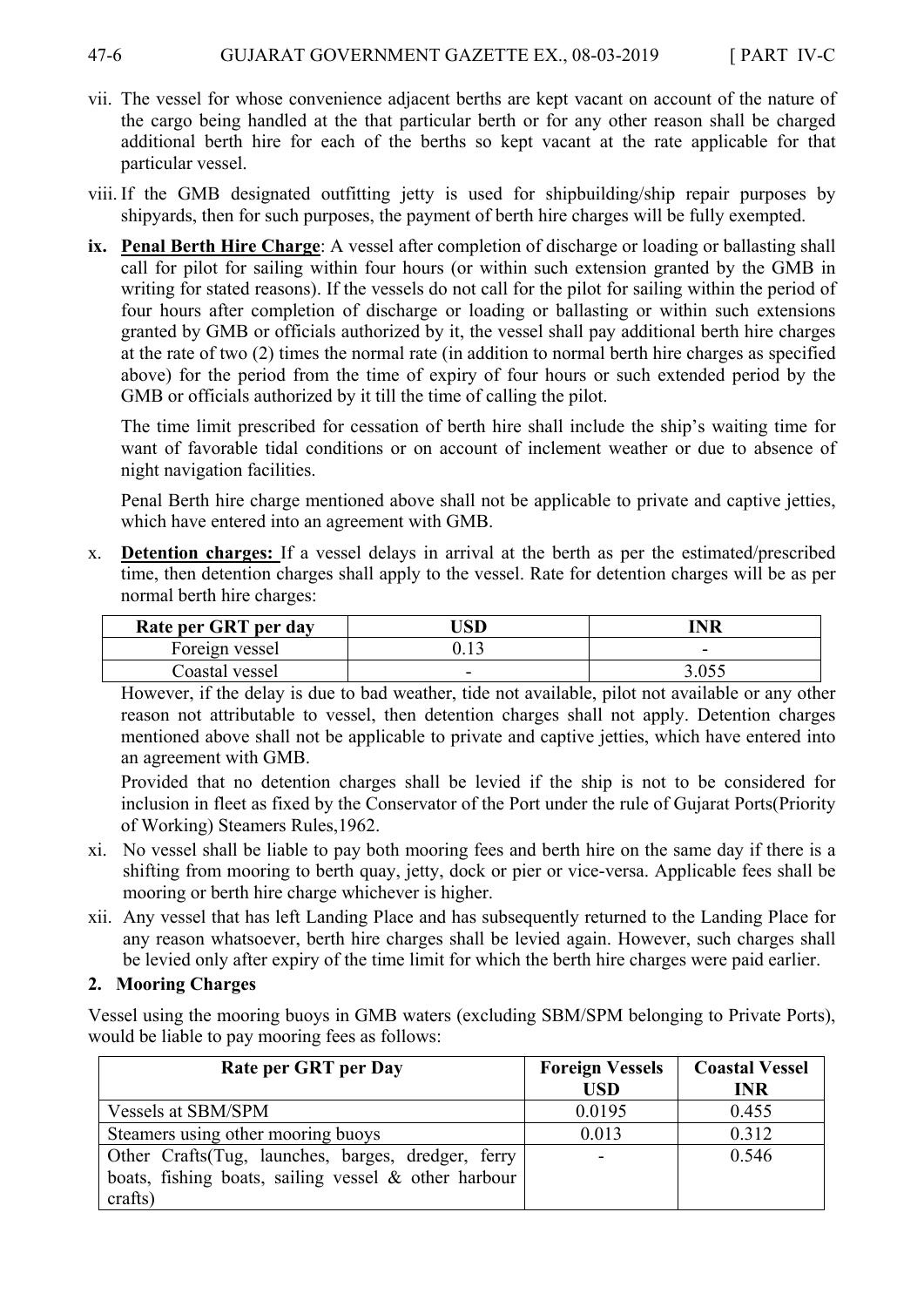#### **Terms and Conditions**

- i. The mooring charges shall be payable in advance before the vessel avails the facilities. In case of over stay beyond stipulated/declared period, subsequent payments shall be made in advance before expiry of the stipulated/declared period.
- ii. No vessel shall be liable to pay both mooring fees and berth hire on the same day if there is shifting from mooring to berth quay, jetty, dock or pier or vice versa. Applicable fees shall be mooring or berth hire charge whichever is higher.

#### **3. Anchorage Charges**

| Rate per GRT per Day                                  | <b>USD</b> | INR   |
|-------------------------------------------------------|------------|-------|
| Foreign Vessel (including vessel at anchorage for     | 0.0247     |       |
| repair & ship breaking yard)                          |            |       |
| <b>Coastal Vessel</b>                                 |            | 0.585 |
| Other Crafts (Tug, launches, barges, dredger, fishing |            | 0.702 |
| boats, sailing vessel $\&$ other harbour crafts)      |            |       |

#### **Terms and Conditions**

- i. The anchorage dues shall be payable in advance before the vessel avails the facilities. In case of over stay beyond stipulated/declared period, subsequent payments shall be made in advance before expiry of the stipulated/declared period.
- ii. The anchorage dues shall be payable in respect of vessels arriving in the port limit and remaining on its own anchor per day or part thereof after the first thirty days.

 However, in respect of any vessels arriving in the port limits without the intention of loading/unloading cargo and lying idle on its own anchor in stream, the charges are payable from the date of entry into the port limit.

#### **4. Beaching Fees**

| Rate per GRT for 30 days                                                                                  | <b>Foreign Vessels</b><br>USD- | <b>Coastal Vessel</b><br>INR |
|-----------------------------------------------------------------------------------------------------------|--------------------------------|------------------------------|
| Sea going vessel                                                                                          | 0.117                          |                              |
| Other Crafts (Tug, launches, barges, dredger, sailing<br>vessel, fishing boats $\&$ other harbour crafts) |                                |                              |

#### **Terms and Conditions:**

- i. Beaching charges shall be payable by any vessel lying idle within the docks but not at the mooring wharves or jetties for which charges are prescribed separately.
- ii. Beaching charges shall be payable in advance and all subsequent payments shall be payable before the end of the period for which such charges are levied.
- iii. Full beaching charges shall be recovered even in cases of vessels in distress.

#### **5. Demurrage Charges**

 Demurrage charges shall be levied on all goods left in the port's transit area/sheds/yards beyond the free days as mentioned below:

| No. | Category            | Free        | <b>Starting Point</b>                               |  |  |
|-----|---------------------|-------------|-----------------------------------------------------|--|--|
|     |                     | <b>Days</b> |                                                     |  |  |
|     | <b>Import Cargo</b> | 5.0         | From the date of completion of landing at the wharf |  |  |
|     | <b>Export Cargo</b> | 7.0         | From the date of receipt of cargo at Port Transit   |  |  |
|     | Transhipment        | 10.0        | From the date of completion of landing at wharf     |  |  |
|     | Cargo               |             |                                                     |  |  |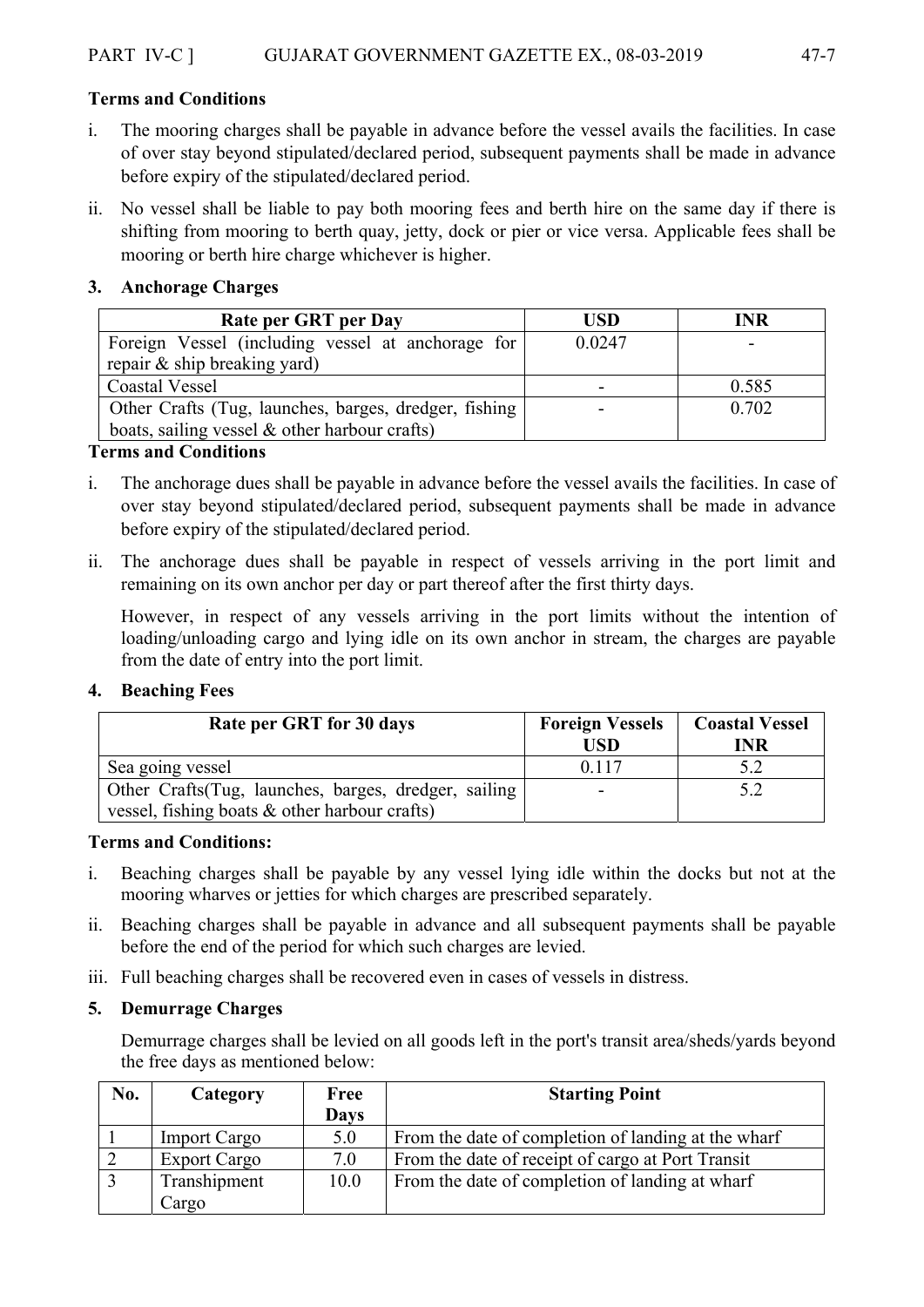| No. | Period after expiry of free days | Rate                        |
|-----|----------------------------------|-----------------------------|
|     | l <sup>st</sup> week             | 30% of the Wharfage Charges |
|     | $2nd$ week                       | 45% of the Wharfage Charges |
|     | $3rd$ week                       | 60% of the Wharfage Charges |
|     | $4th$ & onward weeks             | 90% of the Wharfage Charges |

 After expiry of free days, demurrage charges shall be levied on the cargo until cargo is cleared from port transit at the rate mentioned below:

#### **Terms and Conditions**

- i. For the purpose of calculation of free days, Public-Holiday, Customs notified holidays, port's non-working days and period during which goods are detained by Customs Department for Special examination or testing under section 17 of Customs Act, 1962 (52 of 1962) other than the period taken in ordinary process of appraisement, in respect of which the Commissioner of Customs certifies that the detention was not attributable to any fault or negligence on the part of the importer, shall be excluded.
- ii. No Demurrage charges shall be levied on goods landed or shipped provided the port transit is owned/ leased/ rented by the importer/exporter/captive/private jetty operators.
- iii. If any time after the expiry of free period, the Port Authority/Board apprehends congestion at the port due to the presence of a cargo which could detrimentally affect the rapid transit of goods through the port, GMB may at its discretion, direct the owner, or any representative to remove such cargo to any other godown, shed, or open space within the port premises within a specified period. If the goods are not so removed within that period, the Port Authority/Board may cause them to be removed at the risk and cost of the owner. The charge for such removal shall be reimbursed to the Board as per the actual labour charges incurred by the Port Authority/Board plus a supervision charge equivalent to 15% of actual labour charge.
- iv. In respect of import cargo, after the expiry of free period, the goods shall remain solely at the risk and cost of the owners. If the goods are not removed within a period of one month from the expiry of free period or in the case of perishable goods within such shorter period as may be determined by the Board (such period being not less than 24 hours after the landing of goods), the Port Authority/Board may deal with such goods in accordance with the powers vested to it under Section 7 of the Ports Act as well as GMB Act.
- v. In case, where any consignment or part thereof landed from a vessel is unmarked, or in the opinion of the Port Authority, so insufficiently marked as to prevent the delivery of the whole consignment according to the bill of lading or any other document, the Board shall have thewhole of such consignment sorted according to sizes as far as possible and shall charge the Master, Owner or Agent of the vessel, the cost of such sorting at the rate of Rs. 50.00 per tonne. The "Free Days" in such cases shall be counted so as to commence on the date on which the Port Authority notified that such consignment is ready for delivery.
- vi. In respect of both import and export cargo, the importers/exporters (or its agents or any other authorized representative) of the goods who fail to take measures which are aimed at improving speedy lifting of cargo stacked in the port transit shed/area even after being served three notices by the Board during a year shall be debarred for a period of one year for such work at any GMB port.
- vii. **Goods not shipped or short shipped** No "Free days" shall be allowed in respect of goods which are brought into port transit and meant for shipping on a particularvessel, but are not shipped in full or part on the said vessel under advice of the shipper. Such goods shall pay demurrage at the applicable rates.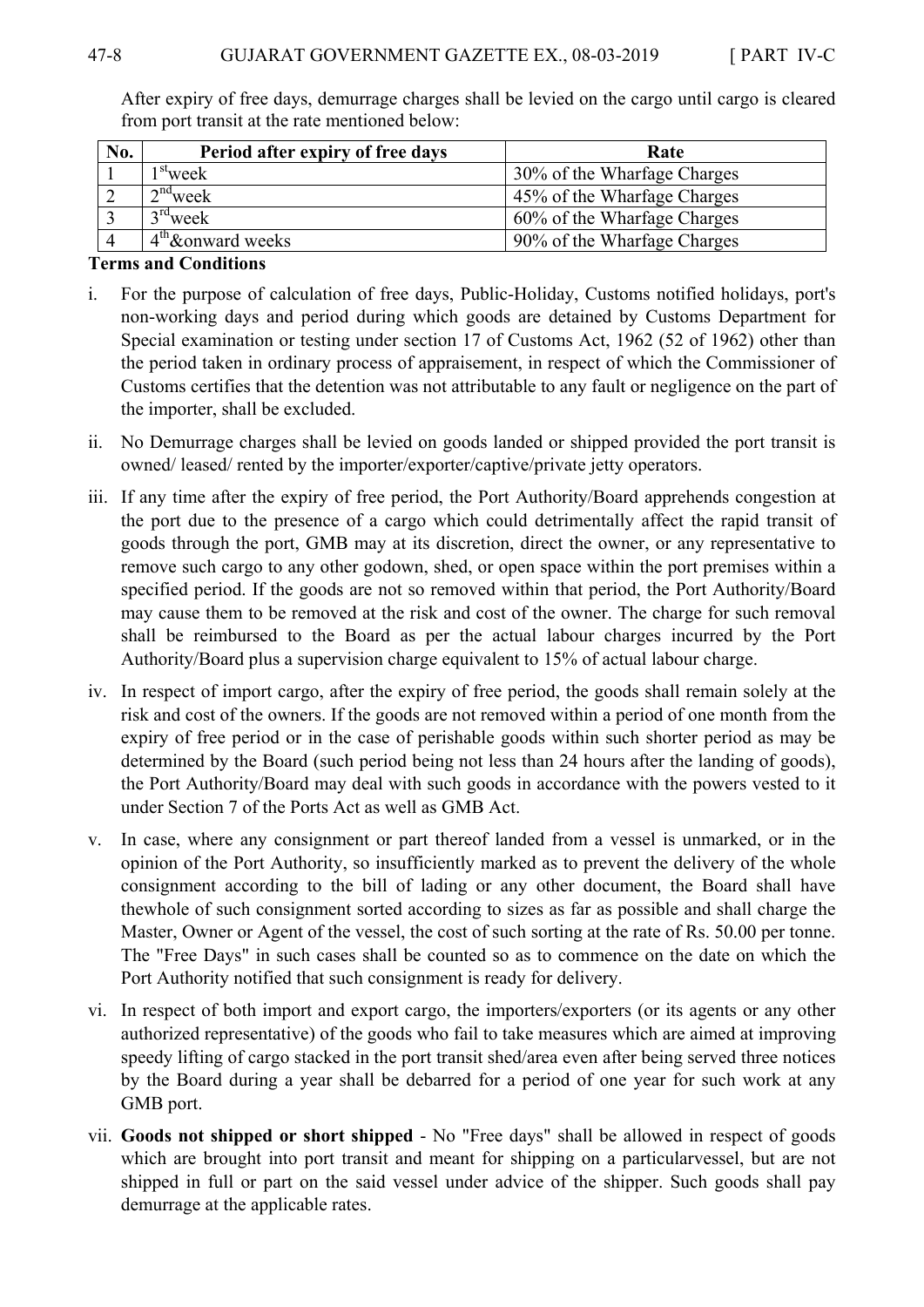#### PART IV-C ] GUJARAT GOVERNMENT GAZETTE EX., 08-03-2019 47-9

- viii. **Goods shut out** Goods meant for shipment into one vessel and subsequently shipped into other vessel(s), consequent upon being shut out or upon being returned by the former vessel for any reason whatsoever, shall be allowed free storage for a period commencing from the date of first arrival of goods into port transit till the date which is immediately preceding the date of shipment of goods in the last vessel, provided that such total free period shall not exceed 10 days excluding public holidays and non-working days.
- ix. **Goods for which ships cancelled** "Free days" as specified shall be applicable in respect of goods that are brought into the port transit but are not shipped due to trip of the vessel (for which ETA has been declared on the authentic message from the master, or the principals, or the charterers of the vessel) being cancelled.

#### **6. Transshipment Charges**

 All cargo that is transshipped within port waters, but no cargo is either landed/shipped at/from the landing place shall be subject to transshipment charges of Rs. 6.5/- per tonne on the manifested quantity of the transshipped cargo. The same shall be payable in advance before the commencement of transshipment operations.

#### **7. Godown, Shed, Platform and Open Plot Rent**

 Rentals for occupation of covered, semi-covered open, plots, warehouses, shed platforms and open space belonging to the Board, within the port limits shall be as per the following table.

| Rs. per 10 sq.mt. per month or part thereof |           |           |             |                 |  |  |  |  |
|---------------------------------------------|-----------|-----------|-------------|-----------------|--|--|--|--|
| <b>Group of Ports</b>                       | Open plot | Warehouse | <b>Shed</b> | <b>Platform</b> |  |  |  |  |
| Jafrabad, Jamnagar & Bharuch                | 46        | 228       | 195         |                 |  |  |  |  |
| Navlakhi, Veraval, Magdalla, Mandvi         |           | 176       | 130         | O)              |  |  |  |  |
| Bhavnagar, Porbandar & Okha                 | 26        | 130       | 104         |                 |  |  |  |  |

**Table 7.1** 

#### **Storage rental rate beyond 30 days**

| 'able |  |
|-------|--|
|-------|--|

| No. | Period after expiry of 30 days | Rate                 |
|-----|--------------------------------|----------------------|
|     | $31-60$ days                   | $125\%$ of base rate |
|     | $61-90$ days                   | 150% of base rate    |
|     | Beyond 91 days                 | 200% of base rate    |

- i. Above rates specified in Table 7.1 are applicable for the maximum period of 30 days from the date of allotment of storage area of cargo loaded or unloaded at respective ports. Any period beyond 30 days, rates shall be escalated at the rate mentioned below in table 7.2 for the corresponding period.
- ii. If, however, the charges continue to remain unpaid, the allotment shall stand cancelled, and the occupants shall be liable to pay penal rental charges as per Table 7.3 below till the date of vacation of the plots. Further, the port authority/ Board reserves the right to take possession of any land, plot, shed, platform, godown or any other premises given on lease at any time at its discretion, by giving 24 hours' notice.

| First month              | 125% of the applicable rentals |
|--------------------------|--------------------------------|
| Second and third month   | 150% of the applicable rentals |
| After first three months | 200% of the applicable rentals |

#### **Table 7.3**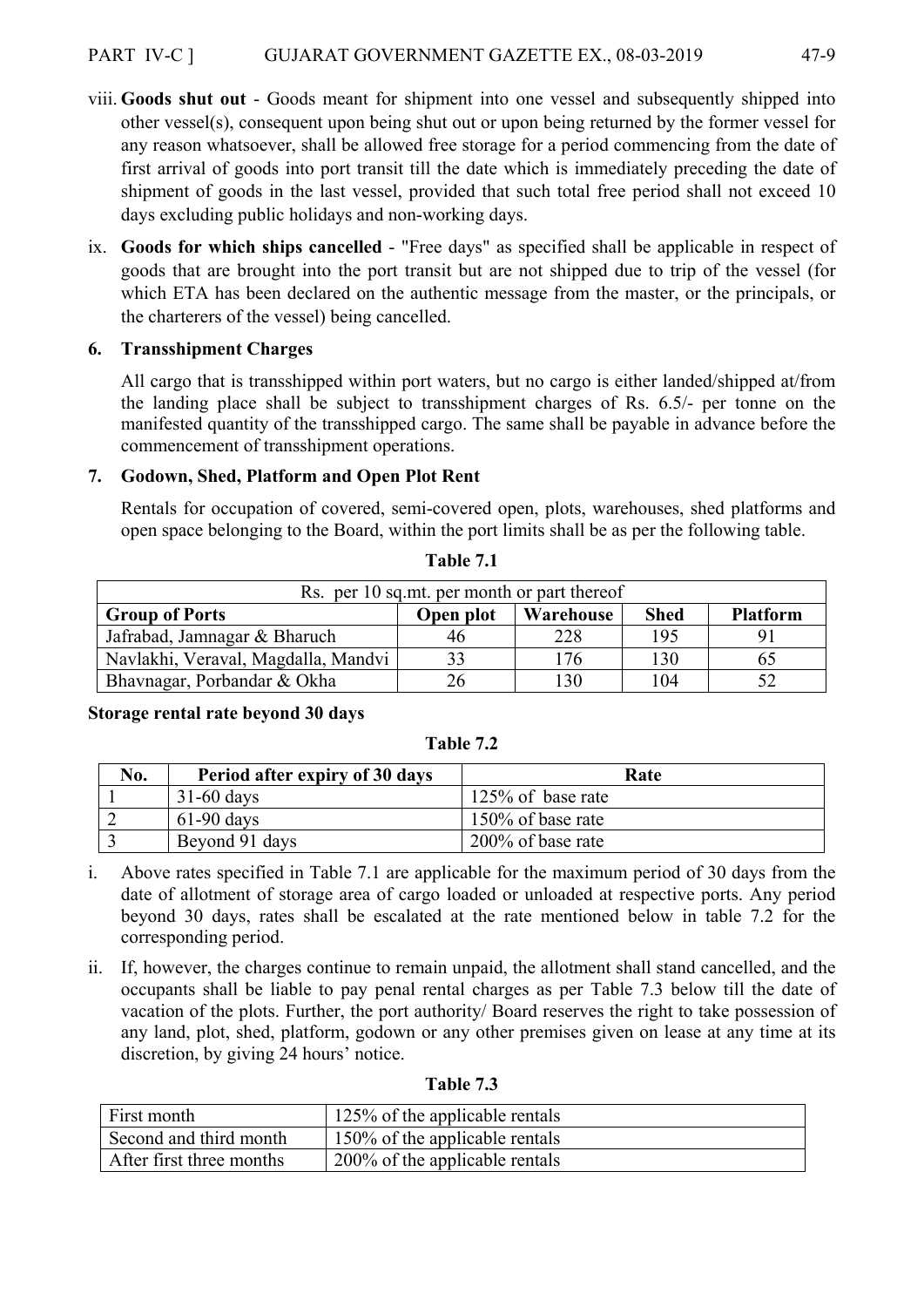- iii. All rentals are payable in advance and shall be paid at least three days prior to the start of the rental period. All rentals for renewal are payable in advance at least three days prior to expiry of the original allotment.
- iv. In case any shed, godown, plot or platform is utilized for storing cargo other than the cargo imported or exported through the port, the occupant shall be liable to pay 10% percent additional rental charges, as applicable.
- v. All unauthorized occupants are liable to pay hire rentals at double the applicable rates, and shall continue to pay the same from time of such occupation till the time the property is vacated or the allotment is regularized by GMB at its discretion.
- vi. The load on the storage floor should not exceed permissible and load limits of the storage under consideration
- vii. Goods stored at the open or closed storage area rented by the Board at the port shall remain at the customer's risk and the port will not be liable for pilferage, theft or damage or any loss thereof.
- viii. If the open plots, warehouses, sheds and platforms belonging to the Board and allowed to be occupied are required by the Board for any purpose, the Board shall have the right to take possession of the space by giving one month's notice to the occupant. In such a case, proportionate reduction of rental charges shall be allowed by the Port Authority.
- ix. The occupation of covered, semi-covered and open space under this section shall be subject to the conditions imposed by the GMB (Landing and Wharfage) Regulation 1986.
- x. All applications for space allotments in respect of port related activities shall be accompanied by a deposit which shall be equivalent to 100% of the estimated actual rental charges for hire period. This deposit will be forfeited if the space allotted is cancelled by applicant or not vacated and handed over to the port authority on demand or even after issuance of notice from port authority/Board. However, the deposit may not be insisted in respect of regular personal ledger deposit account holders keeping minimum balance/deposit of Rs. 100,000/- at the discretion of the Port Authority.
- xi. The above terms and conditions including rental charges shall not be applicable in case of plots popularly known as Lati/Sukhadi plots at Old Bhavnagar port area.
- xii. The above charges shall not apply in the following cases for land allotted on lease basis which are prescribed separately as detailed below:
- xiii. No rental charges shall be levied in respect of open plots earmarked and used for drying fishing nets.
- xiv. Notwithstanding the rental charges mentioned in the tables above, rental charges for open plots used for storage of fish or for erecting temporary huts by fishermanshall be charged at the rate of Rs. 10 per 10 sqm or part thereof.

| No. | <b>Description</b>                                                        | Unit                                  | Rate (Rs)            |
|-----|---------------------------------------------------------------------------|---------------------------------------|----------------------|
|     | for industrial<br>Land                                                    | and   Per 10 sq. mt. or part thereof, | 780                  |
|     | commercial purposes at all ports                                          | per year or part thereof              |                      |
|     | Land for Larry and Galla (only in $\vert$ Per 10 sq. mt. or part thereof, |                                       | 780                  |
|     | case of four wheelers Galla which   per month or part thereof.            |                                       |                      |
|     | can change location, including                                            |                                       |                      |
|     | tin/wooden cabin)                                                         |                                       |                      |
| 3   | For hiring of land (open plot) in $\vert$ As Above                        |                                       | $702$ (monthly)      |
|     | port premises for construction of                                         |                                       | 3510 (half yearly)   |
|     | office by port users or<br>by                                             |                                       | Subject to a minimum |
|     | shipping agents                                                           |                                       | of INR 1560          |

**Table 7.4**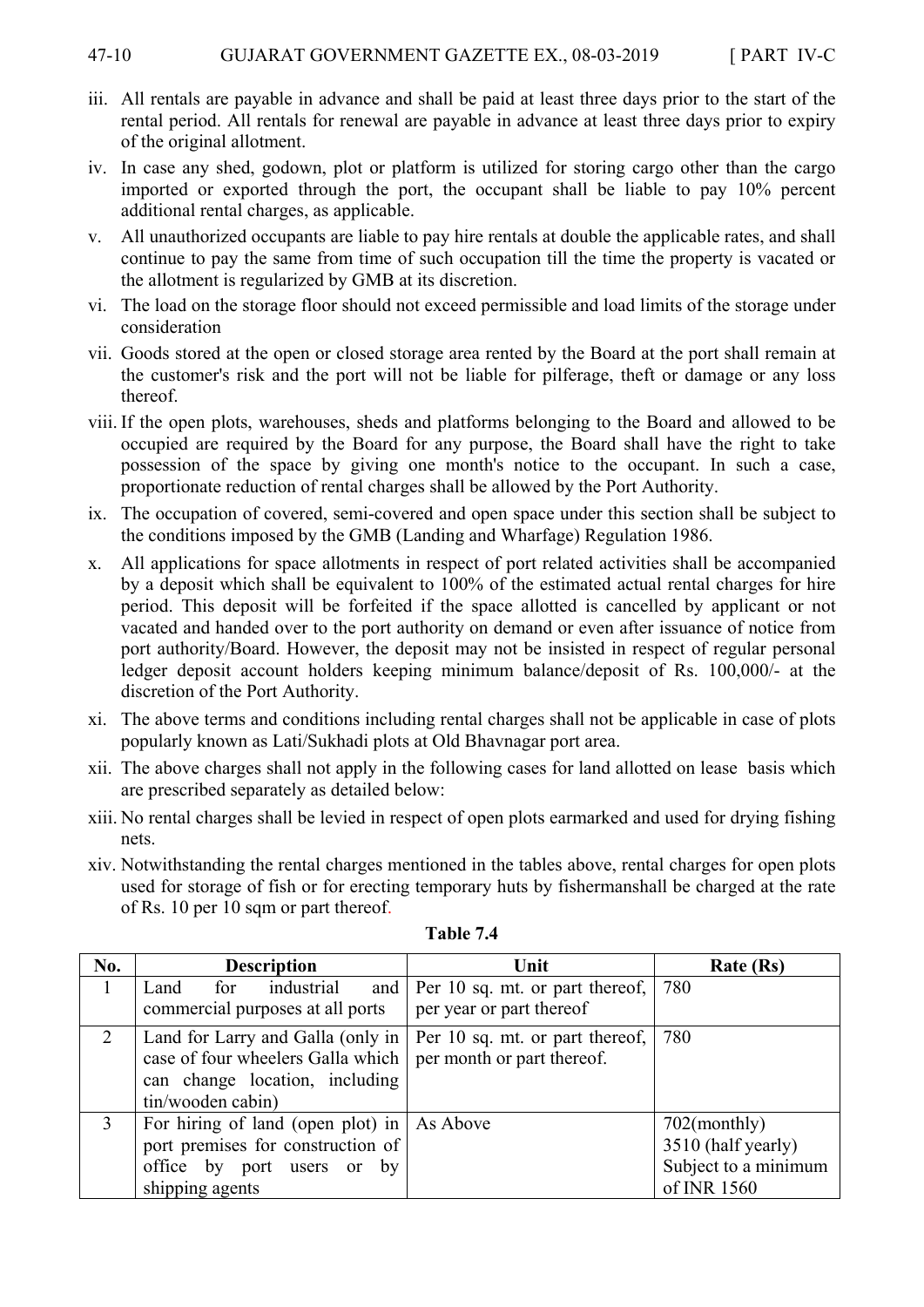#### PART IV-C ] GUJARAT GOVERNMENT GAZETTE EX., 08-03-2019

|--|--|--|

| No.  | <b>Description</b>                                                   | Unit                   | Rate (Rs) |
|------|----------------------------------------------------------------------|------------------------|-----------|
|      | For hiring port quarters or buildings for office purposes            |                        |           |
| 4(i) | Per 10 sq. mt. or part thereof, per   1875<br>For pucca construction |                        |           |
|      |                                                                      | month or part thereof. |           |
|      | $4$ (ii) For tin construction                                        | As above               | 375       |

xv. Fees, terms and conditions for granting permission to the lease holder of the land for the change in the ownership or in the structure/constitution of ownership for purpose of lease shall be as per the table given below:

| Sr.            | <b>Particulars</b>                                                                                                                                                                                                                                                      | 1 to                      | 1001 to                      | 2001 to                      | 3001 to                      | 4001 to                      | 5001                         |
|----------------|-------------------------------------------------------------------------------------------------------------------------------------------------------------------------------------------------------------------------------------------------------------------------|---------------------------|------------------------------|------------------------------|------------------------------|------------------------------|------------------------------|
| No.            |                                                                                                                                                                                                                                                                         | 1000 sq.<br>m.            | 2000<br>sq. m.               | 3000<br>sq. m.               | 4000<br>sq. m.               | 5000<br>sq. m.               | sq. m.<br>and                |
|                |                                                                                                                                                                                                                                                                         |                           |                              |                              |                              |                              | above                        |
| $\mathbf{1}$   | Outright transfer of lease<br>rights by the original allottee<br>other<br>than<br>to<br>join<br>family/members as specified<br>in the point 6 below                                                                                                                     | 500% of<br>annual<br>rent | 450%<br>of<br>annual<br>rent | 400%<br>of<br>annual<br>rent | 300%<br>of<br>annual<br>rent | 300%<br>of<br>annual<br>rent | 250%<br>of<br>annual<br>rent |
| $\overline{2}$ | Change in the constitution of<br>the original allottee, whether<br>converted into proprietary<br>firm or partnership firm or<br>co-operative society or<br><sub>a</sub><br>limited<br>company<br><sub>or</sub><br>otherwise                                             | 300% of<br>annual<br>rent | 300%<br>of<br>annual<br>rent | 250%<br>of<br>annual<br>rent | 200%<br>of<br>annual<br>rent | 150%<br>of<br>annual<br>rent | 100%<br>of<br>annual<br>rent |
| $\overline{3}$ | of<br>Change<br>management<br>control or majority holding<br>in a proprietary firm or<br>partnership firm or a limited<br>company which<br>is<br>the<br>original allottee, including<br>any changes arising by way<br>of merger, amalgamation,<br>takeover or otherwise | 300% of<br>annual<br>rent | 300%<br>of<br>annual<br>rent | 250%<br>of<br>annual<br>rent | 200%<br>of<br>annual<br>rent | 150%<br>of<br>annual<br>rent | 100%<br>of<br>annual<br>rent |
| $\overline{4}$ | Change in purpose of use                                                                                                                                                                                                                                                | 200% of<br>annual<br>rent | 200%<br>of<br>annual<br>rent | 200%<br>of<br>annual<br>rent | 150%<br>of<br>annual<br>rent | 100%<br>of<br>annual<br>rent | 100%<br>of<br>annual<br>rent |
| 5              | In case the original allottee<br>being an individual,<br>any<br>transfer of lease rights by<br>such individual to his/her<br>joint family or any other<br>member(s) of such joint<br>family                                                                             | Nil                       | Nil                          | Nil                          | Nil                          | N <sub>il</sub>              | <b>Nil</b>                   |

| `able- |  |
|--------|--|
|        |  |

#### **# Annual rent mentioned in above table shall be computed at per Table no 7.4 above.**

a. The above charges shall not be applicable in case of mere change of name. However, the exemption will not be available if the change of name is due to any change in the constitution or change in the management control or majority holding of the original allottee.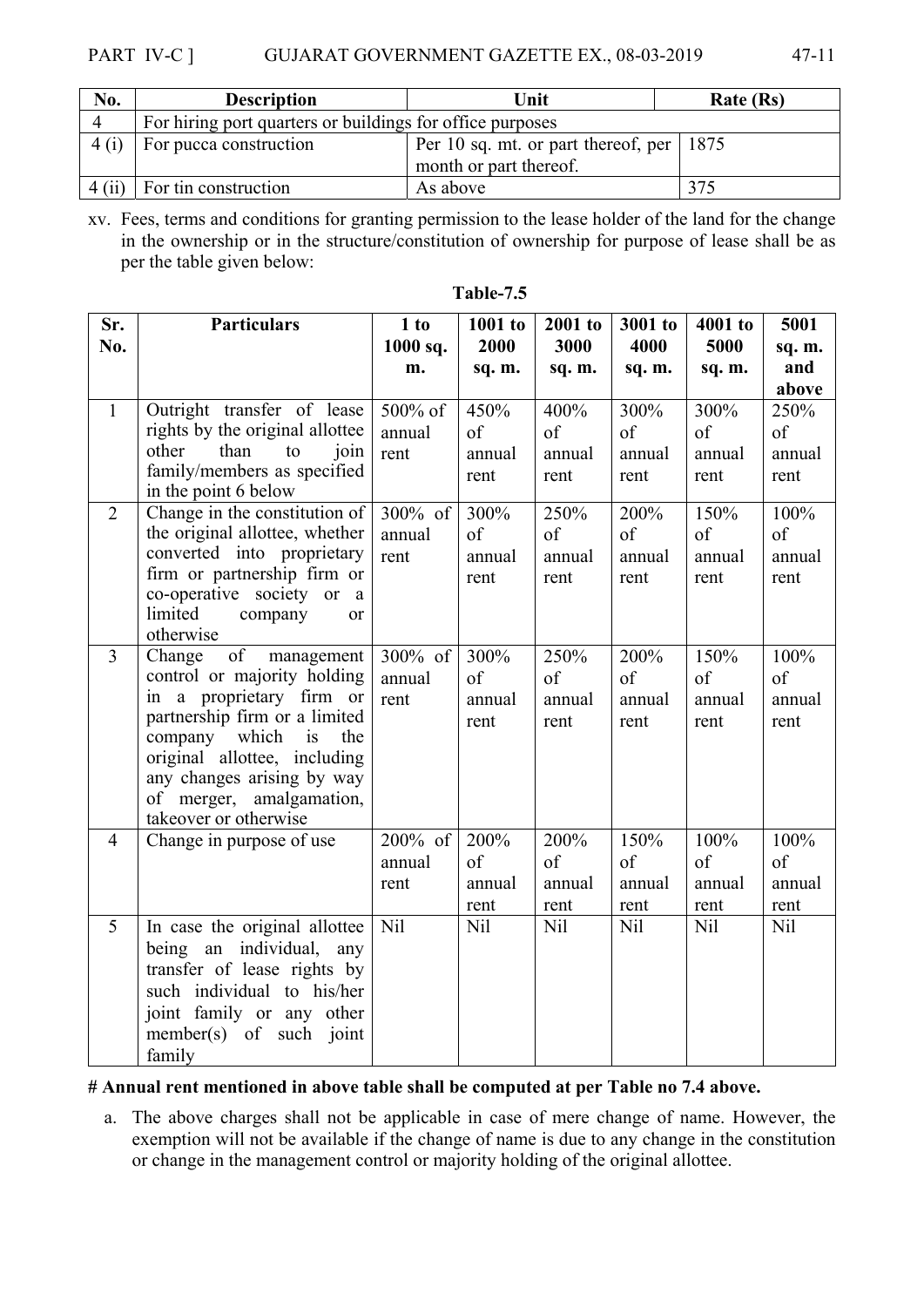- b. The decision of the Board with regard to interpretation and applicability of any of the changes listed above shall be final and binding on the allottees.
- c. All proposals for change in purpose of use as specified at point 4 in the table above shall be verified thoroughly, and the permission for change shall be granted only if the reasons for change are found by the Board to be reasonable and satisfactory. However, change of purpose of use in respect of Canning Plant, Freezing Plant, Cold Storage, Ice Factory, Band Saw Mill, Workshop, Service Station, Fish Meal Plant, Erection of Diesel Pump and Weigh Bridge will be permitted only with the prior permission of the Vice Chairman & Chief Executive Officer, Gujarat Maritime Board or any person authorized by him.

#### **8. Equipment Hire Charges**

| No.           | Particular                                 | <b>Unit of Charges</b>   | Rate (INR) |
|---------------|--------------------------------------------|--------------------------|------------|
| 1             | Crawler hire charges                       | Per hour or part thereof | 5460       |
| 2             | Tug hire charges                           |                          |            |
|               | Upto 200 HP                                | Per hour or part thereof | 3900       |
|               | 201 to 400 HP                              | Per hour or part thereof | 5590       |
|               | 401 to 600 HP                              | Per hour or part thereof | 9295       |
|               | 601 to 800 HP                              | Per hour or part thereof | 13000      |
|               | 801 to 1000 HP                             | Per hour or part thereof | 16770      |
|               | 1001 to 1500 HP                            | Per hour or part thereof | 23400      |
|               | 1500-2000 HP                               | Per hour or part thereof | 36400      |
|               | Above 2000 HP                              | Per hour or part thereof | 49400      |
| $\mathcal{E}$ | Weighing<br>$\&$<br>Scales<br>weigh bridge | Per ton                  | 6          |

The charges for hiring equipment owned by GMB shall be as follows:

#### **Terms and Conditions**

- i. All the charges shall be payable in advance except when equipment's are required in an emergency.
- ii. Minimum charges for crawler and tug shall be equivalent to one hour charge mentioned in each category.
- iii. Notice of withdrawal or cancellation for the requisition of the equipment's shall be given to the Port Authority at least 3 hrs before the time started in the application for requisition. Noncompliance leads to retention of 50% of the minimum charges.
- iv. Detention charges over and above requisite time started in the application shall be levied @200% of the normal charges mentioned above.
- v. When a craft is hired for carrying out operations outside the port limits, 200% of the corresponding charges mentioned above shall be levied.
- vi. The period of tug hire shall be counted from the time the craft is untied up the last line and leaves its mooring to the time it returns to the mooring and tied up its first line with bollard on jetty/wharf or the mooring place.
- vii. In addition to the charges for the use of the weighing scale or the weigh bridge, an amount of Rs. 50 shall be levied for furnishing certificate of total weight.
- viii. No weighment charges shall be levied if the weighment is done at the instance of the Board for the purpose of assessing port charges. However, this exemption shall not be available if the declared weight varies compared to the actual weight as weighed by the Board.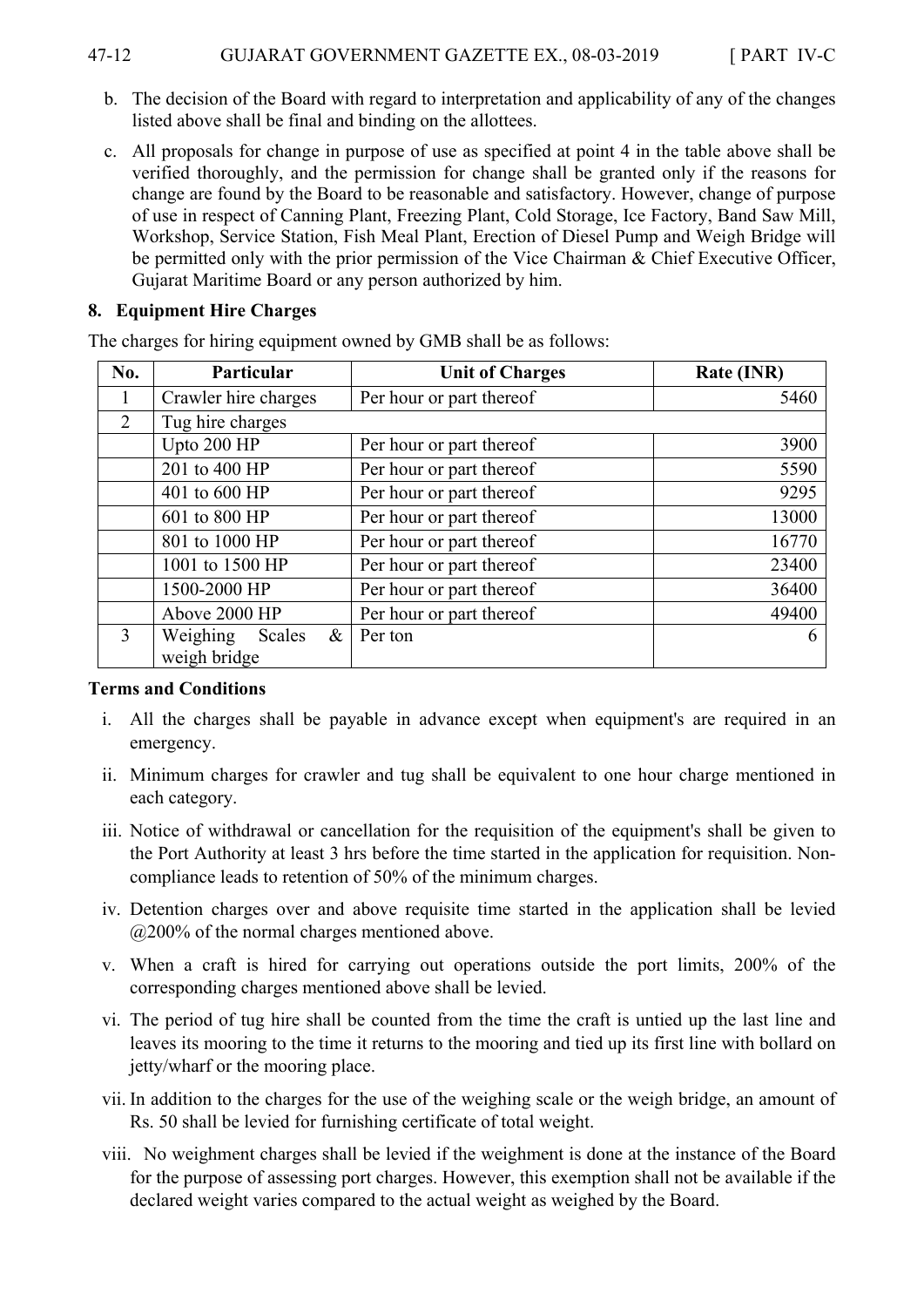- ix. The hirer shall not use the equipment's beyond its authorized capacity.
- x. In respect of equipment's let out on hire by the Board, the Board shall not be responsible for any loss or damage to life or property which may be directly or indirectly caused due to failure or otherwise of such equipment at any stage. Further the hirer shall be responsible to replace/repair the equipment at his own cost, and shall return the assets in the same condition in which they were given by the Board. However, if the Board carries out any repairs/replacements at its cost, the charges for the cost of material and the labour required for carrying out the repairs or replacement plus a supervision charge of 15% of such cost shall be recovered from the private party.

# **9. Permit Fees**

All the vehicles or handling equipment entering any GMB port would be liable to pay permit fee as per the following table:

| Rate per unit (INR)                                              |                        |                  |           |
|------------------------------------------------------------------|------------------------|------------------|-----------|
| Particular                                                       | Per Day                | <b>Per Month</b> | Per Annum |
| Truck, bus & lorries                                             | 130                    | 1950             | 19500     |
| Taxi, car, tempos, auto rickshaws & others                       | 39                     | 585              | 5850      |
| Mobile cargo handling equipment<br>(cranes,<br>pay loader, etc.) | 260                    | 3900             | 39000     |
| Weigh bridge user fees                                           | 10% of truck user fees |                  |           |

#### **Terms and Conditions**

- i. Any one operating/entering the port premises/port limit without an entry pass/license fees shall be liable for payment at double the applicable rates.
- ii. The Port Authority at his discretion has the right to suspend or cancel or refuse to issue such permit without assigning any reasons.
- iii. If any damage is caused to Board's assets or any other asset of the State or the Central Government by the private vehicles/equipment/vessel/agent or their users, the cost of damages as estimated by port authority shall be levied on the owner of vehicles/equipment/vessel/agent and vehicles/equipment/vessel/agent will be allowed to leave the port only on making full payment to the Board.

#### **10. Pipeline Charges**

1 **Category I:** If pipeline passes through GMB waters and land at the Gujarat shore within the Port Limit.

| argo_                    | <b>Facility Compensation Charge (Rs/MT)</b> |
|--------------------------|---------------------------------------------|
| Crude                    |                                             |
| POL/LPG/Liquid Chemicals |                                             |

- 2 **Category II**: If pipeline passes through GMB waters and land at other than Gujarat shore, following charges would also be applicable:
	- a. Royalty: Rs. 9.1 lacs/running km/annum
	- b. Way leave charges
		- i. Land side: Area occupied (within the Port Limit) X Open plot rent annually as per Table no. 7.1
		- ii. Sea side: Area occupied X 60% of Open plot rent annually as per Table no. 7.1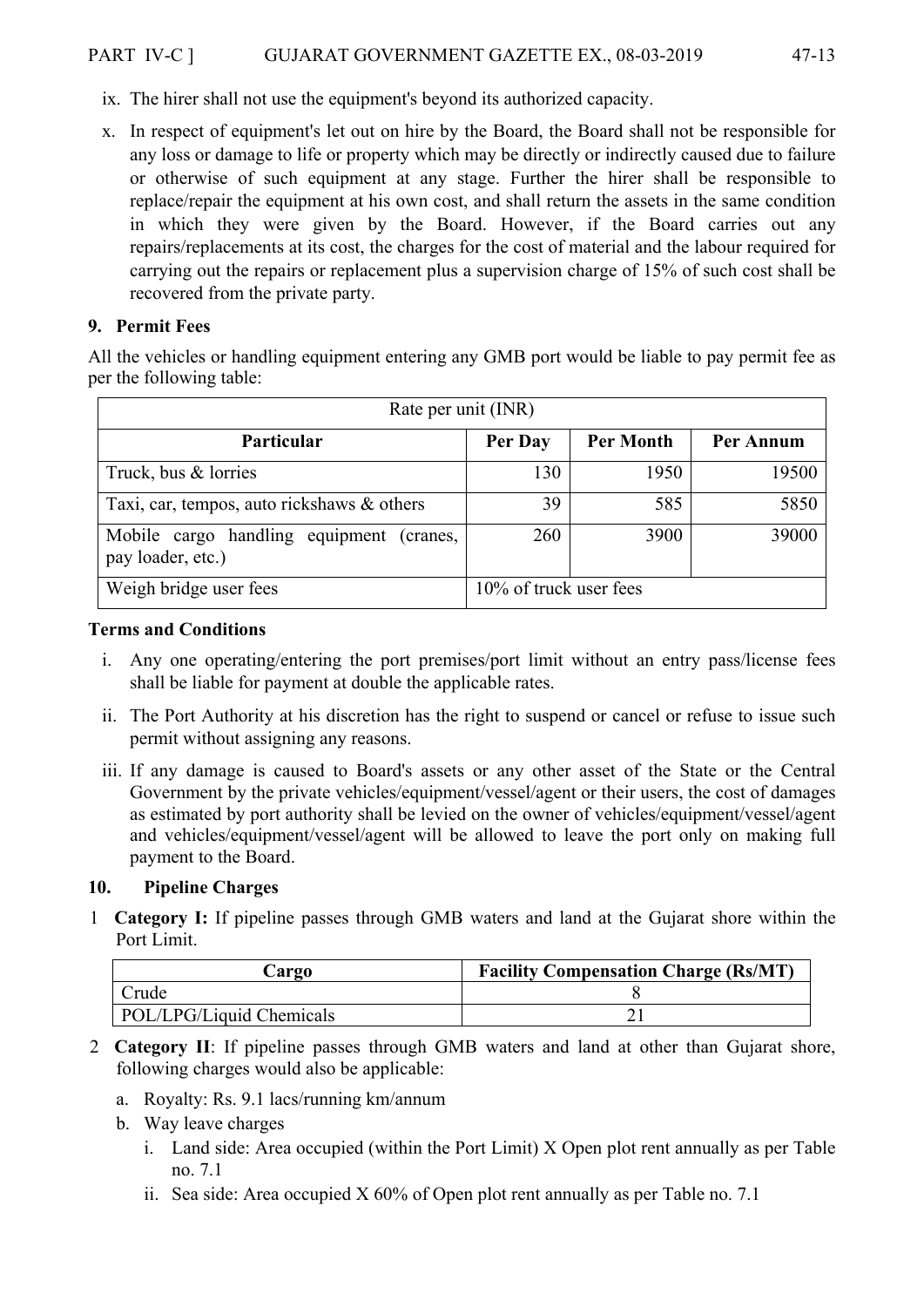# 47-14 GUJARAT GOVERNMENT GAZETTE EX., 08-03-2019 [ PART IV-C

- c. Water Pipeline: only way leave charges mentioned in sub-section (b) shall be applicable.
- 3 Pipeline Charges shall not be applicable for the pipeline of SBM/SPM or where wharfage charges are leviable

| No.           | <b>Charging head</b>        | Unit             | <b>Basis of charges</b>                                      |
|---------------|-----------------------------|------------------|--------------------------------------------------------------|
|               | Supervision charges         | R <sub>s</sub> . | For Construction Cost                                        |
|               | during                      |                  | (a) Up to Rs. 50 Crore - $1\%$ of total cost of construction |
|               | commissioning               |                  | (b) more than Rs. 50 Crore - Rs. 75 Lakh                     |
| $\mathcal{L}$ | <b>Scrutiny Fees</b><br>Rs. |                  | For Construction Cost                                        |
|               |                             |                  | (a) Up to Rs. 50 Crore - $1\%$ of total cost of construction |
|               |                             |                  | (b) more than Rs. 50 Crore - Rs. 75 Lakh                     |
| $\mathbf{3}$  | Laying/Erection<br>Rs.      |                  | Estimated cost of removal, disposal and reinstatement to     |
|               | charges                     |                  | original condition as a deposit                              |
| 4             | Proposal<br>approval        | R <sub>s</sub> . | As per actual (Agreement preparation and servicecharges,     |
|               | related charges             |                  | agreement execution legal expenses, etc.)                    |

4 Other Charges applicable for both Category I & II

#### **11. Charges for supply of fresh water**

The charges for supply of fresh water to vessels by GMB shall be as per the rates specified in the table below:

| No. | <b>Description</b>           | <b>Foreign (USD)</b> | Coastal (Rs.) |
|-----|------------------------------|----------------------|---------------|
|     | Water supply per 1000 litres | 9.75                 |               |

# **12. Passenger Embarking/Disembarking Fees**

The transportation charges payable by passengers or visitors of the passenger vessel (excluding labour charges for handling their baggage / luggage) and by importers, exporters and persons engaged by owners, masters and agents of vessels for transportation in port tugs or launches from ship to shore or vice versa shall be at following rates.

| No. | <b>Description</b>               | Unit                   | Rate(Rs.) |
|-----|----------------------------------|------------------------|-----------|
|     | Passenger by non - cruise liners | Per passenger each way |           |
|     | Passenger by Cruise Liners       | Per passenger each way | 390       |

#### **Terms and Condition:**

1. Any one operating / entering the port premises / port limit without an entry pass / license fees shall be liable for payment at double the applicable rates.

# **13. Launching Fee for New Build Flotila Craft**

The Launching fees for new build Flotilla Craft shall be leacied at the following rates:

| Launching fees for new built flotilla craft |                             |                                                                         |  |
|---------------------------------------------|-----------------------------|-------------------------------------------------------------------------|--|
| <b>Description</b>                          | Unit                        | <b>Rate in INR</b>                                                      |  |
| Tug/Launch                                  |                             |                                                                         |  |
| Upto 500 BHP                                | Per Vessel                  | Rs. 22,500                                                              |  |
| Above 500 BHP                               | Per 100 BHP or Part thereof | Rs. 63,500                                                              |  |
| Dumb barges                                 | Per GRT                     | with<br>125<br>per GRT<br><b>Rs</b><br>minimum of Rs. 12,500            |  |
| Self-Propelled Barges                       | Per GRT                     | with<br>250<br><b>GRT</b><br><b>R</b> s<br>per<br>minimum of Rs. 25,000 |  |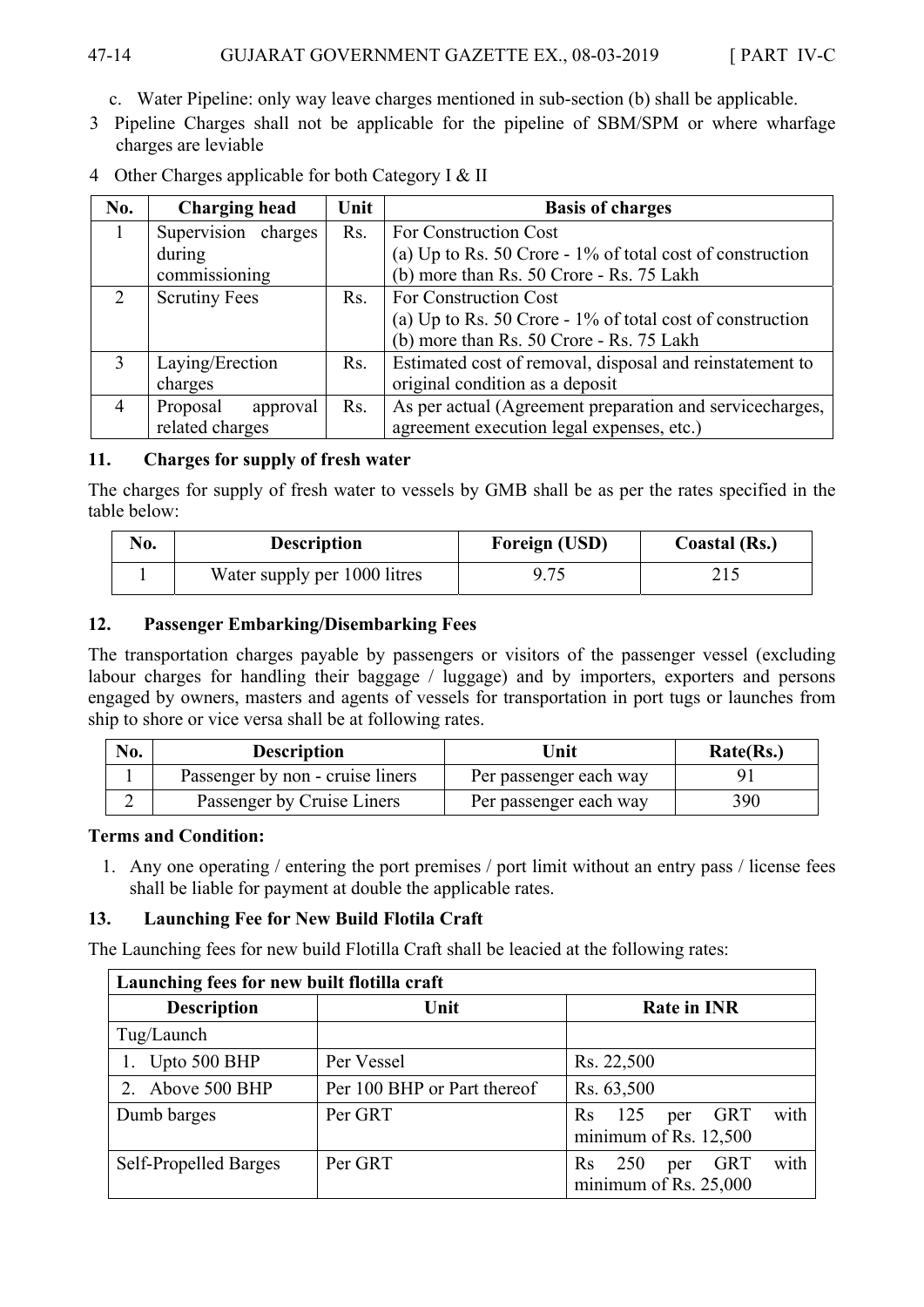| Launching fees for new built flotilla craft |                          |                          |  |  |
|---------------------------------------------|--------------------------|--------------------------|--|--|
| <b>Description</b>                          | Unit                     | <b>Rate in INR</b>       |  |  |
| Fishing vessels                             |                          |                          |  |  |
| 1. Upto $50$ GRT                            | Per Vessel               | <b>Rs</b> 550            |  |  |
| 2. Above 50 GRT                             | Per Vessel               | Rs. 1000                 |  |  |
| <b>Sailing Vessel</b>                       | Per GRT                  | Rs. 110                  |  |  |
| Other Vessels                               | subject<br>Per GRT<br>to | $a \mid \text{Rs. } 230$ |  |  |
|                                             | minimum of 10 GRT        |                          |  |  |

# **14. Charges for slip way and dry dock**

 $\mathbf{r}$ 

The Charges for the use of slip way and dry dock shall be as per the rate specified in table below:

| S.No. | <b>Description</b>      | <b>Description</b>   | Unit                    | Rate in Rs. |
|-------|-------------------------|----------------------|-------------------------|-------------|
|       | Charges for slip        | Charges for slip way | Per day or part thereof | 4000        |
|       | way                     |                      |                         |             |
|       | Charges for dry<br>dock | Charges for dry dock | Per day or part thereof | 8000        |
|       |                         |                      |                         |             |

# **Schedule II**

# **Name of Ports and their Group in Gujarat Maritime Board**

| Sr.            | <b>Name of Group</b> | <b>Name of Port</b>                                    | <b>Designation of the</b> |
|----------------|----------------------|--------------------------------------------------------|---------------------------|
| No.            |                      |                                                        | <b>Head of the Port</b>   |
| $\mathbf{1}$   | Magdalla (Surat)     | Magdalla (Surat)*<br>1.                                | The<br>Port<br>Officer,   |
|                |                      | 2.<br>Umergaon                                         | Magdalla                  |
|                |                      | 3.<br>Maroli                                           |                           |
|                |                      | $\overline{4}$ .<br>Valsad                             |                           |
|                |                      | 5.<br>Billimora                                        |                           |
|                |                      | 6.<br>Onjal                                            |                           |
|                |                      | 7.<br>Kolak                                            |                           |
|                |                      | 8.<br>Umarsadi                                         |                           |
|                |                      | Vansi Borsi<br>9.                                      |                           |
|                |                      | Hazira Port Pvt. Ltd. # [HPPL]<br>10.                  |                           |
|                |                      | Nargol $^{\#}$<br>11.                                  |                           |
| $\overline{2}$ | <b>Bharuch</b>       | 1.<br>Bharuch                                          | The<br>Port<br>Officer,   |
|                |                      | 2.<br>Bhagwa                                           | <b>Bharuch</b>            |
|                |                      | 3 <sub>1</sub><br>LNG Terminal of Petronet LNG Ltd.    |                           |
|                |                      | $(PLL)^{\#}$                                           |                           |
|                |                      | Liquid Cargo Terminal of Gujarat<br>4.                 |                           |
|                |                      | Terminal Company<br>Chemical port                      |                           |
|                |                      | $\mathbf{Ltd.}^{\textit{\#}\#}$                        |                           |
|                |                      | Dahej *<br>5.                                          |                           |
|                |                      | 6.<br>Khambhat                                         |                           |
| $\overline{3}$ | Bhavnagar            | 1.<br>Bhavnagar*                                       | The<br>Officer,<br>Port   |
|                |                      | 2.<br>Ghogha                                           | Bhavnagar                 |
|                |                      | 3.<br>Talaja                                           |                           |
| $\overline{4}$ | Jaffrabad            | 1.<br>Jafrabad*                                        | The<br>Officer,<br>Port   |
|                |                      | 2.<br>Mahuva                                           | Jaffrabad                 |
|                |                      | 3.<br>Pipavav Victor                                   |                           |
|                |                      | $\overline{4}$ .<br>Port of Pipavav of Gujarat Pipavav |                           |
|                |                      | Port Limited (GPPL) <sup>#</sup>                       |                           |

÷,